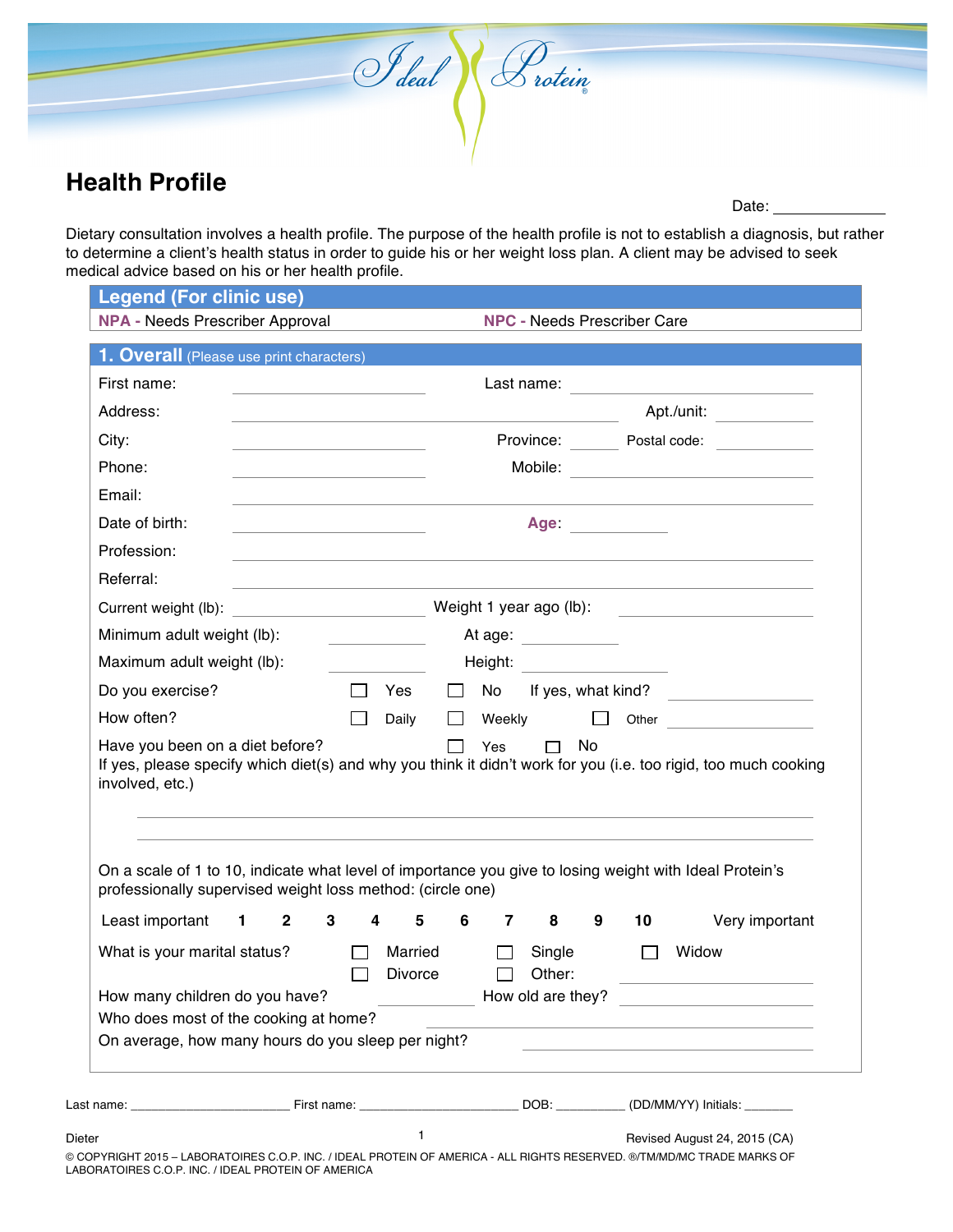| Who is your primary care physician (family doctor)?                                                                         |                      |                                                                                                                                                                                                                                      |  |
|-----------------------------------------------------------------------------------------------------------------------------|----------------------|--------------------------------------------------------------------------------------------------------------------------------------------------------------------------------------------------------------------------------------|--|
|                                                                                                                             |                      | Please list any physicians you see and their specialty (refer to medical information for list of disorders):                                                                                                                         |  |
| Dr.<br><u> 1980 - Johann Barn, mars ann an t-Amhain Aonaich an t-Aonaich an t-Aonaich ann an t-Aonaich ann an t-Aonaich</u> |                      |                                                                                                                                                                                                                                      |  |
| Patient since: (MM/YY)<br>Dr.                                                                                               |                      | Last visit: _________________________________                                                                                                                                                                                        |  |
| Patient since: (MM/YY)                                                                                                      |                      |                                                                                                                                                                                                                                      |  |
|                                                                                                                             |                      |                                                                                                                                                                                                                                      |  |
| (MM/YY)<br>Patient since:                                                                                                   |                      | Last visit: _________________________________                                                                                                                                                                                        |  |
|                                                                                                                             |                      |                                                                                                                                                                                                                                      |  |
| 2. Diabetes $\Box$ N/A                                                                                                      |                      |                                                                                                                                                                                                                                      |  |
| Do you have diabetes?                                                                                                       | $\Box$<br>Yes        | $\Box$ No<br>If no, please skip to next section.                                                                                                                                                                                     |  |
| Which type?                                                                                                                 | $\mathsf{L}$         | Type I - Insulin-dependent (insulin injections only)<br>Type II - Non-insulin-dependent (diabetic pills)                                                                                                                             |  |
|                                                                                                                             | $\Box$               | Type II - Insulin-dependent (diabetic pills and insulin)                                                                                                                                                                             |  |
| Is your blood sugar level monitored?                                                                                        | $\Box$               | Yes □ No If so, how often?                                                                                                                                                                                                           |  |
| If so, by whom?                                                                                                             | $\Box$               | Myself <sup>1</sup> Physician                                                                                                                                                                                                        |  |
|                                                                                                                             | $\Box$               | Other - please specify: <u>contained a set of the set of the set of the set of the set of the set of the set of the set of the set of the set of the set of the set of the set of the set of the set of the set of the set of th</u> |  |
| Do you tend to be hypoglycemic?                                                                                             | $\Box$ Yes $\Box$ No |                                                                                                                                                                                                                                      |  |
|                                                                                                                             |                      | NOTE: If you are currently on a Sodium-Glucose Co-Transporter inhibitor (SGLT-2), do not start the weight loss method.                                                                                                               |  |
| 3. Cardiovascular Function I N/A                                                                                            |                      |                                                                                                                                                                                                                                      |  |
| Have you had any of the following conditions?                                                                               |                      |                                                                                                                                                                                                                                      |  |
| Arrhythmia (NPA)                                                                                                            |                      | Hyperkalemia (High potassium) (NPA)                                                                                                                                                                                                  |  |
| Blood Clot (NPA)                                                                                                            |                      | Hypokalemia (Low potassium) (NPA)                                                                                                                                                                                                    |  |
| Coronary Artery Disease (NPA)                                                                                               |                      | Hypertension (High blood pressure) (NPA)                                                                                                                                                                                             |  |
| Heart attack (NPC)<br>Heart Valve Problem (NPA)                                                                             |                      | <b>Pulmonary Embolism (NPA)</b><br>Stroke or Transient Ischemic Attack (NPA)                                                                                                                                                         |  |
| Heart Valve Replacement (porcine/                                                                                           |                      |                                                                                                                                                                                                                                      |  |
| mechanical) (NPA)                                                                                                           |                      | <b>Congestive Heart Failure (NPC)</b>                                                                                                                                                                                                |  |
| Hyperlipidemia                                                                                                              |                      | Please select one (if applicable):                                                                                                                                                                                                   |  |
| (High cholesterol/triglycerides)                                                                                            |                      | <b>History of Congestive Heart Failure</b><br><b>Current Congestive Heart Failure (NPC)</b>                                                                                                                                          |  |
| Have you ever had any type of heart surgery?                                                                                |                      | Yes<br>No                                                                                                                                                                                                                            |  |
| If so, which type?                                                                                                          |                      | <u> 1989 - Johann Stoff, amerikansk politiker (d. 1989)</u>                                                                                                                                                                          |  |
| Other conditions:                                                                                                           |                      |                                                                                                                                                                                                                                      |  |
| If you have answered yes to any of the above conditions, please give all dates of occurrence:                               |                      |                                                                                                                                                                                                                                      |  |
|                                                                                                                             |                      |                                                                                                                                                                                                                                      |  |
|                                                                                                                             |                      |                                                                                                                                                                                                                                      |  |
|                                                                                                                             |                      |                                                                                                                                                                                                                                      |  |

Dieter **Dieter** 2 **CAUGUST 24, 2015 (CAUGUST 26)** © COPYRIGHT 2015 – LABORATOIRES C.O.P. INC. / IDEAL PROTEIN OF AMERICA - ALL RIGHTS RESERVED. ®/TM/MD/MC TRADE MARKS OF LABORATOIRES C.O.P. INC. / IDEAL PROTEIN OF AMERICA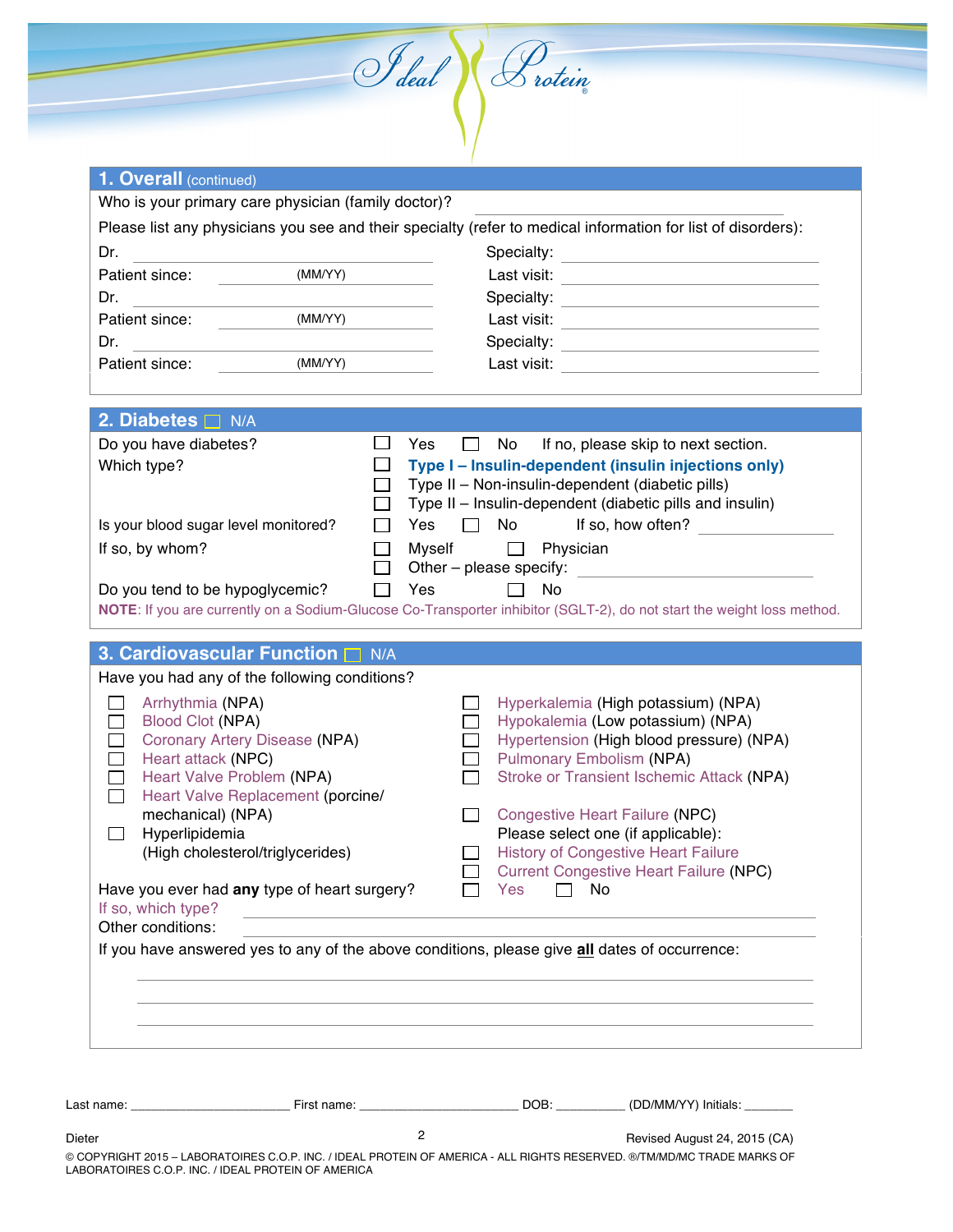|                                      |  | S deal & rotein |  |
|--------------------------------------|--|-----------------|--|
|                                      |  |                 |  |
| $\Lambda$ Kidney Function $\Box$ N/A |  |                 |  |

| <b>T. KIUTICY LUITULIUIL</b> IVA                                                                |
|-------------------------------------------------------------------------------------------------|
| Have you had any of the following conditions:                                                   |
| Kidney Disease (NPA)                                                                            |
| Kidney Transplant (NPA)                                                                         |
| <b>Kidney Stones</b>                                                                            |
| Do you presently have gout?<br>Since when:<br>No.<br>Yes                                        |
| If yes, what medication has been prescribed?                                                    |
| If no, have you ever had gout?<br>No<br>Yes                                                     |
| If yes, when?                                                                                   |
| If yes to any of these events, please give dates of events. For multiple events please specify: |

|  | No.              | Date: |  |
|--|------------------|-------|--|
|  |                  |       |  |
|  | - No             |       |  |
|  | □ Yes<br>. ∃ Yes |       |  |

| <b>6. Colon Function N/A</b>                                                                        |                           |
|-----------------------------------------------------------------------------------------------------|---------------------------|
| Do you have any of the following conditions:                                                        |                           |
| Constipation                                                                                        | <b>Diverticulitis</b>     |
| Crohn's Disease                                                                                     | Irritable Bowel Syndrome  |
| Diarrhea                                                                                            | <b>Ulcerative Colitis</b> |
| If yes to any of these conditions, please give dates of events. For multiple events please specify: |                           |
|                                                                                                     |                           |
|                                                                                                     |                           |

|                                        | Do you have any of the following conditions: |                    |                                    |
|----------------------------------------|----------------------------------------------|--------------------|------------------------------------|
| <b>Acid Reflux</b>                     |                                              | Gluten intolerance |                                    |
| Celiac Disease                         |                                              | Heartburn          |                                    |
| Gastric Ulcer (NPA)                    |                                              |                    | History of Bariatric Surgery (NPA) |
| If so, what type of bariatric surgery? |                                              |                    |                                    |
|                                        |                                              |                    |                                    |
|                                        |                                              |                    | DOB:<br>(DD/MM/YY) Initials:       |

3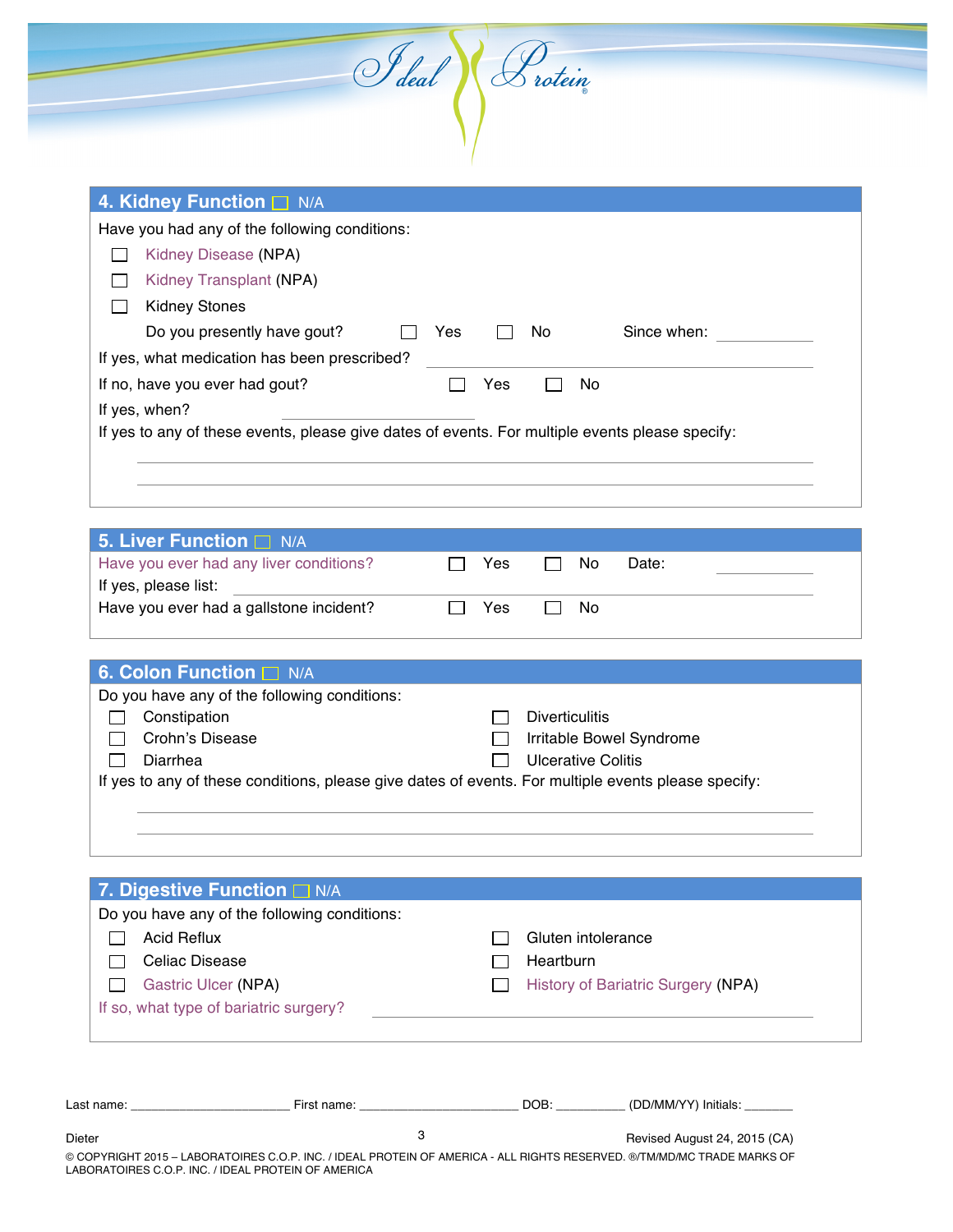| <b>8. Ovarian/Breast Function N/A</b>                  |                   |
|--------------------------------------------------------|-------------------|
| Do you currently have any of the following conditions: |                   |
| Amenorrhea                                             | Irregular periods |
| <b>Fibrocystic Breasts</b>                             | Menopause         |
| Heavy periods                                          | Painful periods   |
| Hysterectomy                                           | Uterine Fibroma   |
| Date of last menstrual cycle:                          |                   |
| Are you taking oral contraceptive pills?               | Yes<br>No         |
| Are you pregnant?                                      | Yes<br>No         |
| Are you breastfeeding?                                 | No<br>Yes         |

I deal Protein

| 9. Endocrine Function I N/A                     |     |     |
|-------------------------------------------------|-----|-----|
| Do you have thyroid problems?                   | Yes | No. |
| If so, please specify:                          |     |     |
| Do you have parathyroid problems?               | Yes | No. |
| If so, please specify:                          |     |     |
| Do you have adrenal gland problems?             | Yes | No. |
| If so, please specify:                          |     |     |
| Have you been told you have Metabolic Syndrome? | Yes | Nο  |
| If so, please specify:                          |     |     |
|                                                 |     |     |

| 10. Neurological/Emotional Function N/A      |                     |
|----------------------------------------------|---------------------|
| Do you have any of the following conditions: |                     |
| Alzheimer's disease                          | Depression          |
| Anorexia (History of)                        | Epilepsy (NPA)      |
| Anxiety                                      | Panic attacks       |
| <b>Bipolar disorder</b>                      | Parkinson's disease |
| Bulimia (History of)                         | Schizophrenia       |
| Other issues:                                |                     |
|                                              |                     |
|                                              |                     |

| Last name:    | First name:                                                                                                                                    | DOB. | (DD/MM/YY) Initials:         |
|---------------|------------------------------------------------------------------------------------------------------------------------------------------------|------|------------------------------|
| <b>Dieter</b> |                                                                                                                                                |      | Revised August 24, 2015 (CA) |
|               | $\hat{a}$ convinicity on $\epsilon$ , independence of a individual decorational conviction of a transmitter $\hat{a}$ transmitted of $\hat{a}$ |      |                              |

© COPYRIGHT 2015 – LABORATOIRES C.O.P. INC. / IDEAL PROTEIN OF AMERICA - ALL RIGHTS RESERVED. ®/TM/MD/MC TRADE MARKS OF LABORATOIRES C.O.P. INC. / IDEAL PROTEIN OF AMERICA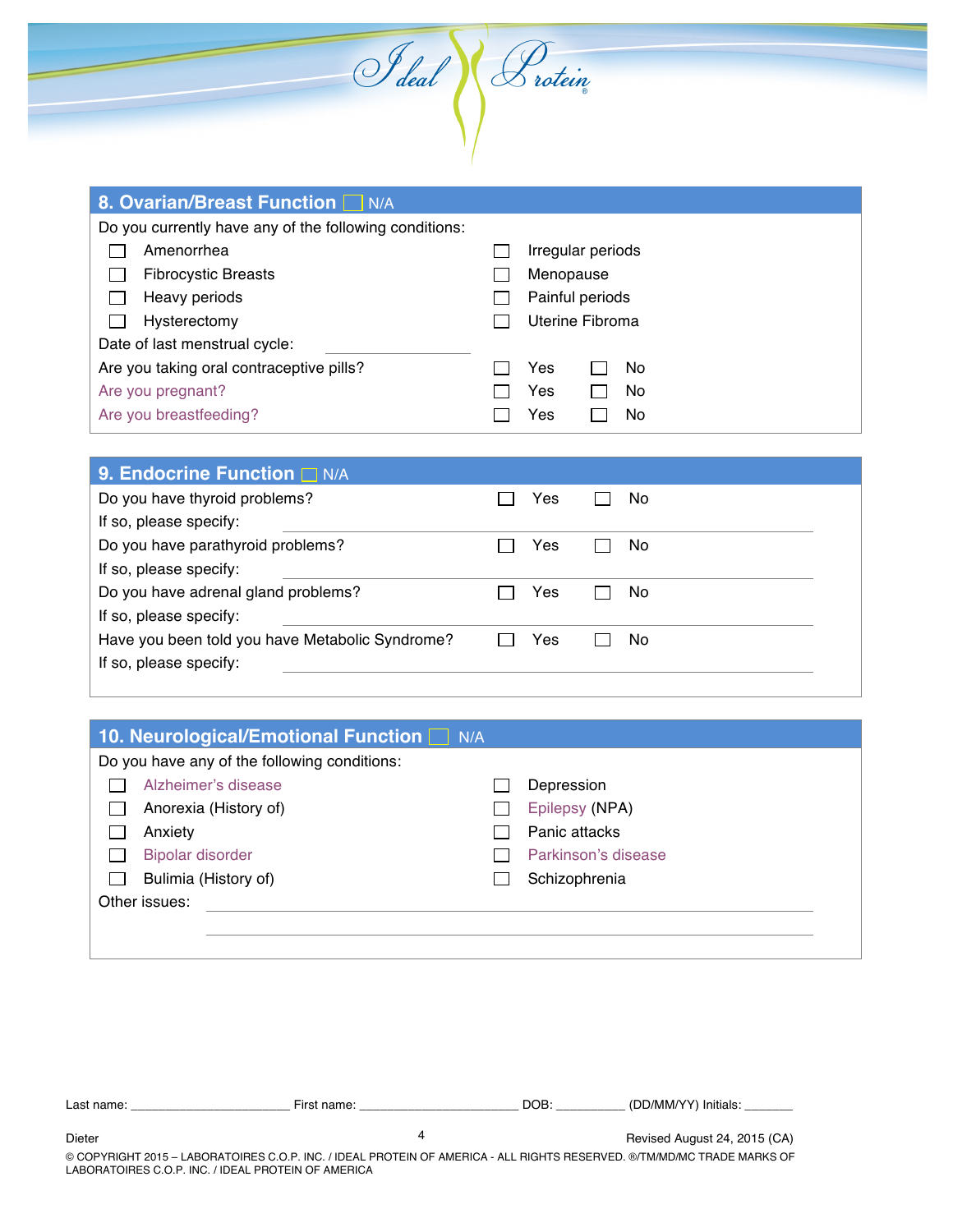|  | S deal \ & rotein |  |
|--|-------------------|--|
|  |                   |  |

| <b>11. Inflammatory Conditions</b> N/A       |                           |
|----------------------------------------------|---------------------------|
| Do you have any of the following conditions: |                           |
| <b>Chronic Fatigue Syndrome</b>              | <b>Multiple Sclerosis</b> |
| Fibromyalgia                                 | Osteoarthritis            |
| Lupus                                        | <b>Psoriasis</b>          |
| <b>Migraines</b>                             | Rheumatoid                |
| Other autoimmune or inflammatory condition   |                           |

| 12. Cancer N/A                              |  |     |  |     |         |  |
|---------------------------------------------|--|-----|--|-----|---------|--|
| Do you have cancer? (NPC)                   |  | Yes |  | No. |         |  |
| If so, what type and where is it located?   |  |     |  |     |         |  |
| Have you ever had cancer? (NPC)             |  | Yes |  | No  |         |  |
| If so, what type and where is it located?   |  |     |  |     |         |  |
| Is your cancer in remission? (NPC)          |  | Yes |  | No  |         |  |
| If so, how long have you been in remission? |  |     |  |     | (mm/vv) |  |

| 13. General $\Box$ N/A                 |     |      |  |
|----------------------------------------|-----|------|--|
| Do you have any other health problems? | Yes | – No |  |
| If so, please specify:                 |     |      |  |
|                                        |     |      |  |

## **14. Allergies**  $\Box$  N/A

| Do you have any food allergies or sensitivities? |  | Yes. | No. |  |
|--------------------------------------------------|--|------|-----|--|
| If so, please specify:                           |  |      |     |  |
|                                                  |  |      |     |  |
|                                                  |  |      |     |  |
|                                                  |  |      |     |  |

| Last name: | First name: | DOB: | (DD/MM/YY) Initials:         |
|------------|-------------|------|------------------------------|
| Dieter     |             |      | Revised August 24, 2015 (CA) |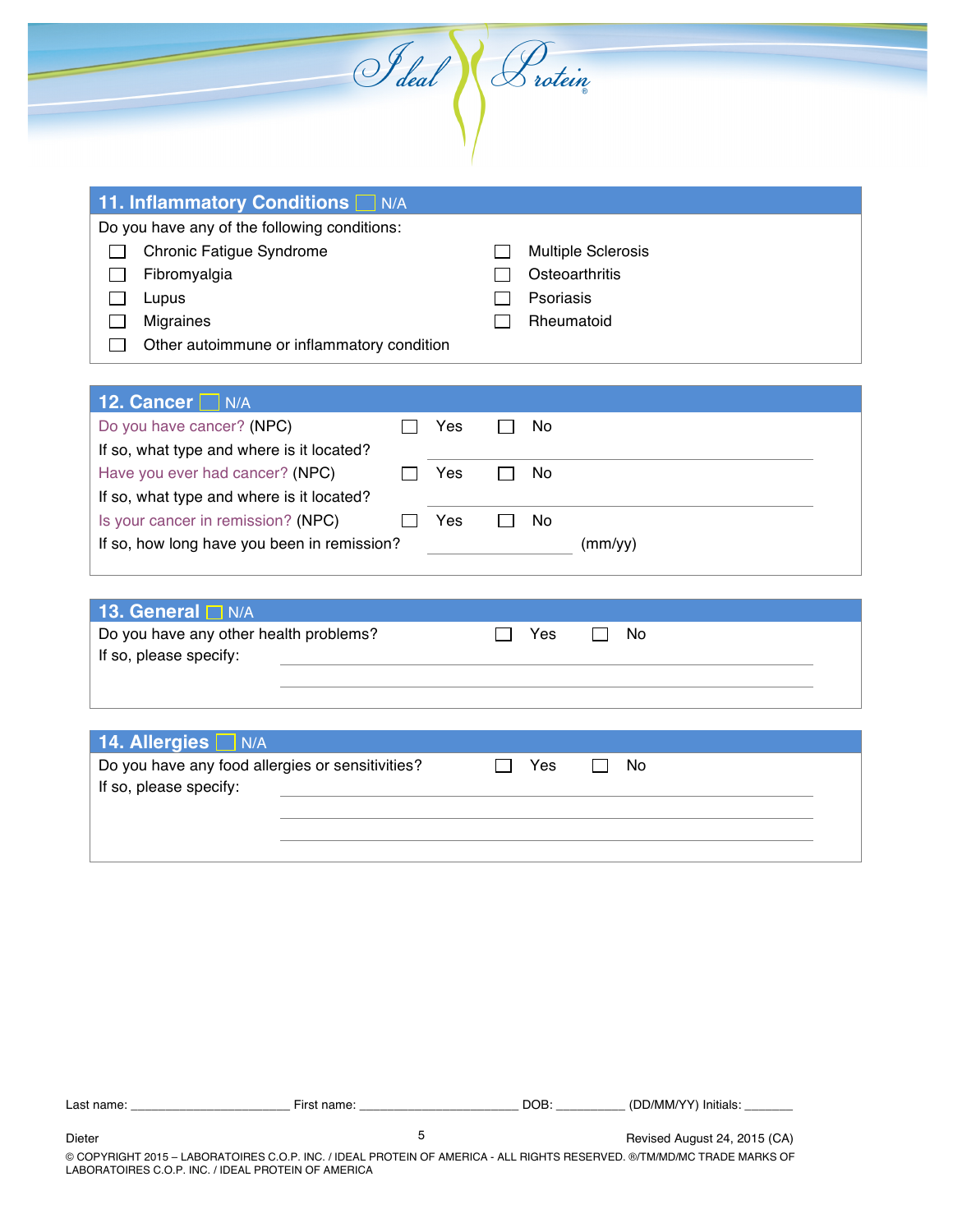Last name: \_\_\_\_\_\_\_\_\_\_\_\_\_\_\_\_\_\_\_\_\_\_\_ First name: \_\_\_\_\_\_\_\_\_\_\_\_\_\_\_\_\_\_\_\_\_\_\_ DOB: \_\_\_\_\_\_\_\_\_\_ (DD/MM/YY) Initials: \_\_\_\_\_\_\_ Dieter Revised August 24, 2015 (CA) 6 **15. Eating Habits** (Please provide honest answers so that we can help you) **BREAKFAST** Do you have breakfast every morning?  $\square$  Yes  $\square$  Sometimes  $\square$  No  $\square$  Never Approximate time: Examples: Do you have a snack before lunch?  $\Box$  Yes  $\Box$  Sometimes  $\Box$  No  $\Box$  Never Approximate time: Examples: **LUNCH** Do you have lunch every day?  $\Box$  Yes  $\Box$  Sometimes  $\Box$  No  $\Box$  Never Approximate time: Examples: Do you have a snack before dinner?  $\Box$  Yes  $\Box$  Sometimes  $\Box$  No  $\Box$  Never Approximate time: Examples: **DINNER** Do you have dinner every day?  $\Box$  Yes  $\Box$  Sometimes  $\Box$  No  $\Box$  Never Approximate time: Examples: Do you have a snack at night?  $\Box$  Yes  $\Box$  Sometimes  $\Box$  No  $\Box$  Never Approximate time: Examples:

I deal & rotein

© COPYRIGHT 2015 – LABORATOIRES C.O.P. INC. / IDEAL PROTEIN OF AMERICA - ALL RIGHTS RESERVED. ®/TM/MD/MC TRADE MARKS OF LABORATOIRES C.O.P. INC. / IDEAL PROTEIN OF AMERICA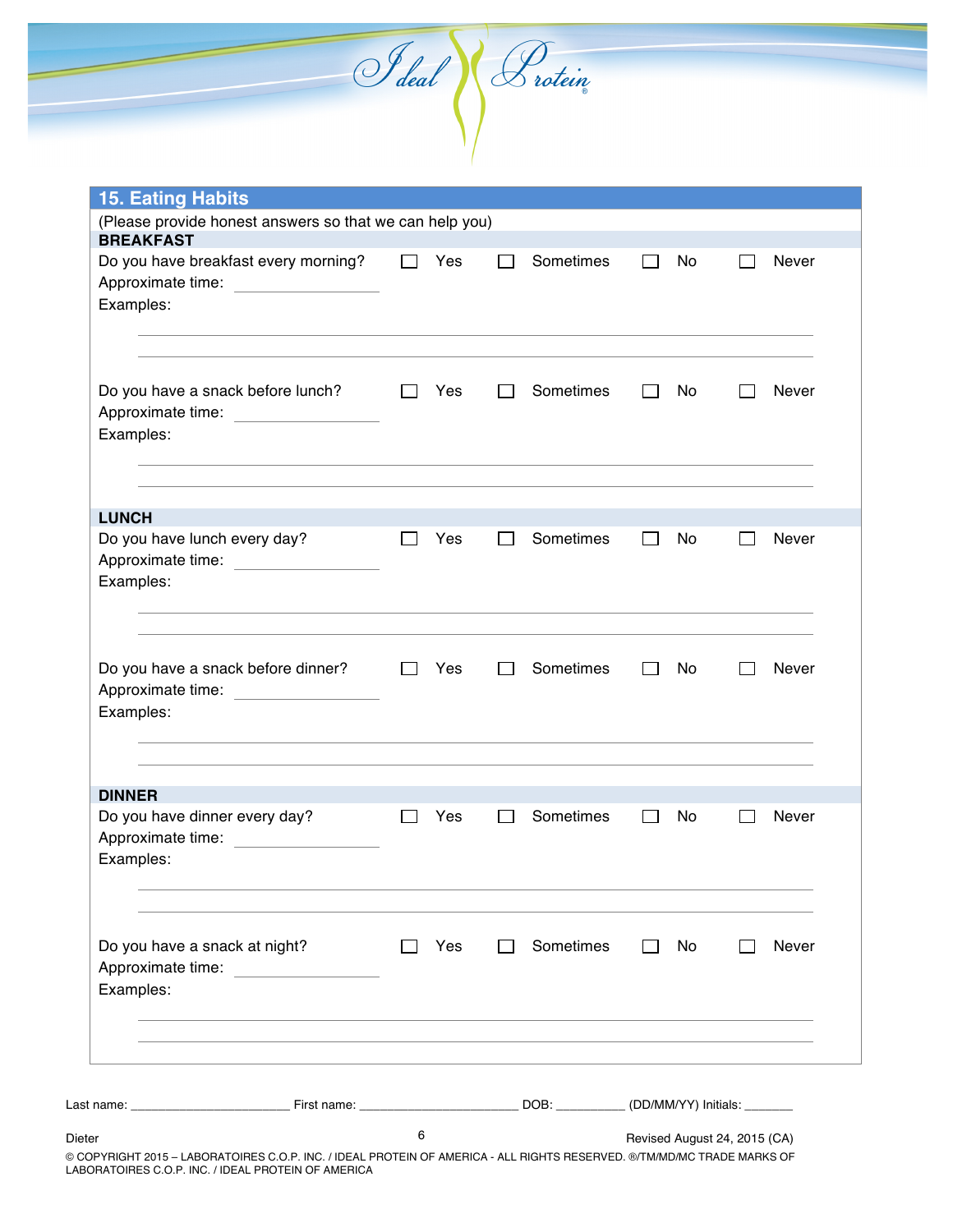I deal Crotein **OTHER** Are you a vegan? The Mondon State State State State State State State State State State State State State State Strict vegans do not qualify due to too many dietary restrictions. Are you a vegetarian?  $\Box$  Yes  $\Box$  No Do you smoke? <br> The Sea No If so, how many per day?

For how many years?

If so, what and how often?

Do you drink alcohol? □ Yes □ No

How many glasses of water do you drink per day? The many glasses per day How many cups of coffee do you drink per day? cups per day

Last name: \_\_\_\_\_\_\_\_\_\_\_\_\_\_\_\_\_\_\_\_\_\_\_ First name: \_\_\_\_\_\_\_\_\_\_\_\_\_\_\_\_\_\_\_\_\_\_\_ DOB: \_\_\_\_\_\_\_\_\_\_ (DD/MM/YY) Initials: \_\_\_\_\_\_\_ 7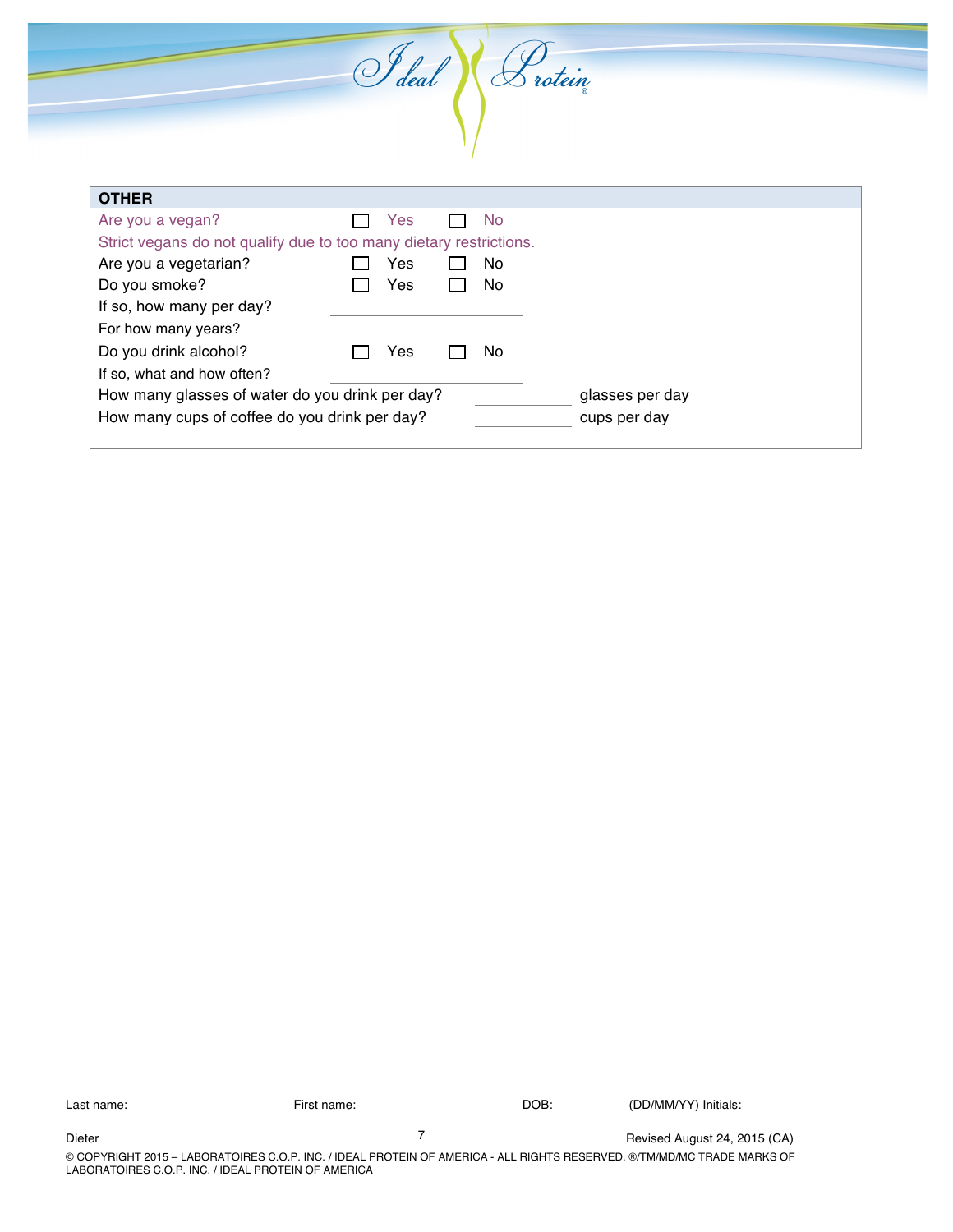

| <b>16. Medications &amp; Supplements</b>                                                                                     |                            |                                         |                                   |                              |                                                |  |  |  |
|------------------------------------------------------------------------------------------------------------------------------|----------------------------|-----------------------------------------|-----------------------------------|------------------------------|------------------------------------------------|--|--|--|
| Please list all prescription medications and supplements you are currently taking.<br>Refer to the example in the first line |                            |                                         |                                   |                              |                                                |  |  |  |
| Name of<br>medication                                                                                                        | Milligrams*<br>per capsule | <b>Number of</b><br>capsules per<br>day | <b>Number of</b><br>doses per day | <b>Prescribing</b><br>doctor | <b>Reason for</b><br>taking this<br>medication |  |  |  |
| Vitamin X                                                                                                                    | 500 mg                     | 1                                       | 1 x a day                         | Dr. John Doe                 | Omega 3                                        |  |  |  |
|                                                                                                                              |                            |                                         |                                   |                              |                                                |  |  |  |
|                                                                                                                              |                            |                                         |                                   |                              |                                                |  |  |  |
|                                                                                                                              |                            |                                         |                                   |                              |                                                |  |  |  |
|                                                                                                                              |                            |                                         |                                   |                              |                                                |  |  |  |
|                                                                                                                              |                            |                                         |                                   |                              |                                                |  |  |  |
|                                                                                                                              |                            |                                         |                                   |                              |                                                |  |  |  |
|                                                                                                                              |                            |                                         |                                   |                              |                                                |  |  |  |
|                                                                                                                              |                            |                                         |                                   |                              |                                                |  |  |  |
|                                                                                                                              |                            |                                         |                                   |                              |                                                |  |  |  |
|                                                                                                                              |                            |                                         |                                   |                              |                                                |  |  |  |
|                                                                                                                              |                            |                                         |                                   |                              |                                                |  |  |  |
|                                                                                                                              |                            |                                         |                                   |                              |                                                |  |  |  |
|                                                                                                                              |                            |                                         |                                   |                              |                                                |  |  |  |
|                                                                                                                              |                            |                                         |                                   |                              |                                                |  |  |  |
|                                                                                                                              |                            |                                         |                                   |                              |                                                |  |  |  |
|                                                                                                                              |                            |                                         |                                   |                              |                                                |  |  |  |
|                                                                                                                              |                            |                                         |                                   |                              |                                                |  |  |  |

\*or grams, mEq or dosage unit your doctor prescribes.

| ∩ame<br>name<br>∟ast∴<br>$-150$<br>-<br>_ _ _ _ _ | DOB: | .<br>Initials<br>'/MM <sub>/</sub> |
|---------------------------------------------------|------|------------------------------------|
|---------------------------------------------------|------|------------------------------------|

8